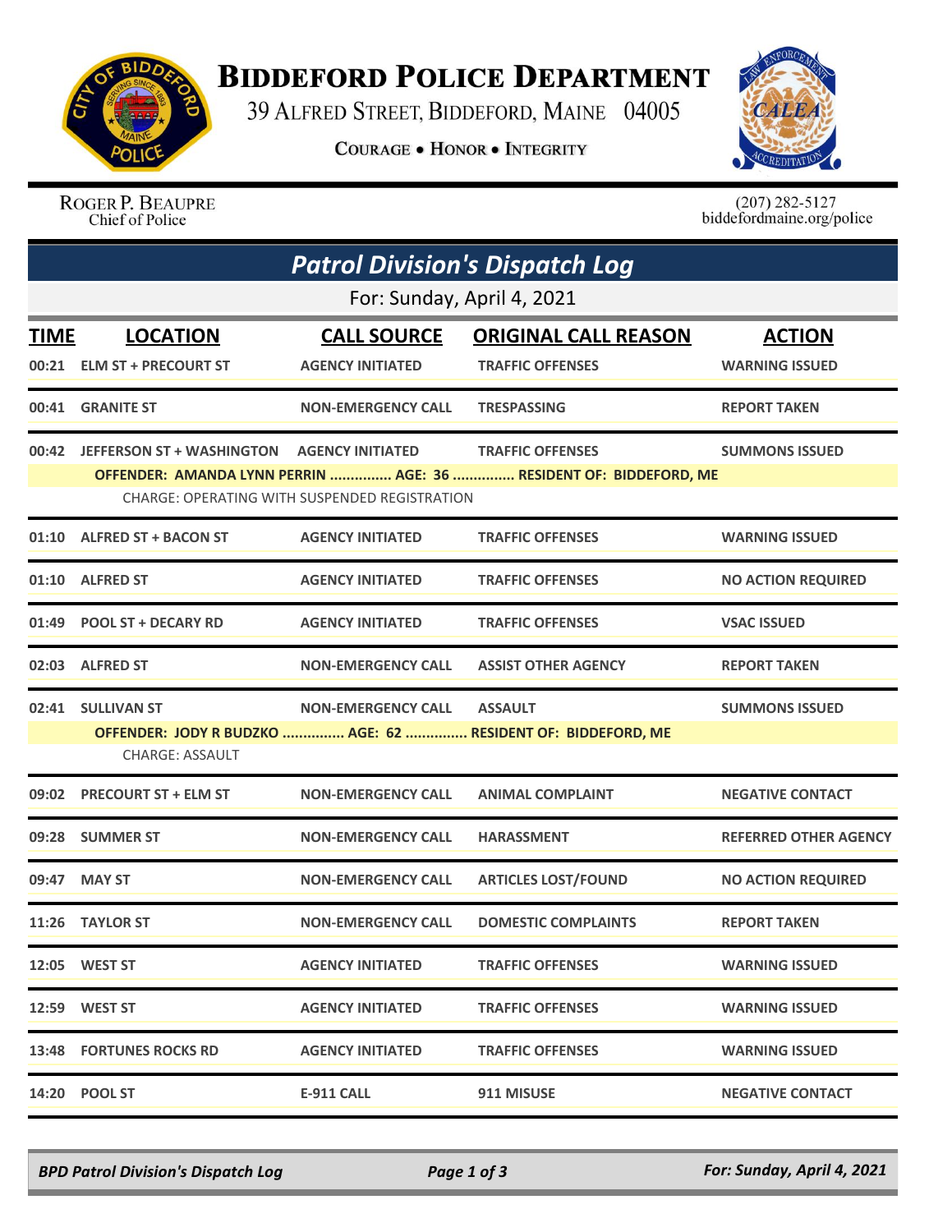| <b>TIME</b> | <b>LOCATION</b>                                            | <b>CALL SOURCE</b>                                    | <b>ORIGINAL CALL REASON</b>                                              | <b>ACTION</b>            |
|-------------|------------------------------------------------------------|-------------------------------------------------------|--------------------------------------------------------------------------|--------------------------|
|             | 14:31 POOL ST                                              | <b>E-911 CALL</b>                                     | 911 MISUSE                                                               | <b>DISPATCH HANDLED</b>  |
|             | 14:56 ELM ST + TRAVERS ST                                  | <b>AGENCY INITIATED</b>                               | <b>TRAFFIC OFFENSES</b>                                                  | <b>WARNING ISSUED</b>    |
|             | 15:30 ALFRED ST                                            | <b>NON-EMERGENCY CALL</b>                             | <b>CRIMINAL MISCHIEF</b>                                                 | <b>UNFOUNDED</b>         |
| 16:09       | <b>EASTVIEW CT</b>                                         | <b>E-911 CALL</b>                                     | <b>ASSAULT</b>                                                           | <b>SUMMONS ISSUED</b>    |
|             |                                                            |                                                       | OFFENDER: JAMES K GILMAN  AGE: 55  RESIDENT OF: BIDDEFORD, ME            |                          |
|             |                                                            | CHARGE: DISORDERLY CONDUCT, OFFENSIVE WORDS, GESTURES |                                                                          |                          |
|             |                                                            | CHARGE: DISORDERLY CONDUCT, OFFENSIVE WORDS, GESTURES | OFFENDER: JESSICA AURORE DORAIS  AGE: 33  RESIDENT OF: LYMAN, ME         |                          |
|             | OFFENDER: JOSEPH R DORAIS  AGE: 42  RESIDENT OF: LYMAN, ME |                                                       |                                                                          |                          |
|             | <b>CHARGE: ASSAULT</b>                                     |                                                       |                                                                          |                          |
| 16:15       | <b>SMITHFIELD MDWS</b>                                     | <b>NON-EMERGENCY CALL</b>                             | <b>CIVIL COMPLAINT</b>                                                   | <b>CIVIL COMPLAINT</b>   |
|             | 16:30 SACO FALLS WAY                                       | E-911 CALL                                            | <b>DISTURBANCE / NOISE</b>                                               | <b>NEGATIVE CONTACT</b>  |
|             | 16:53 SUMMER ST                                            | <b>NON-EMERGENCY CALL</b>                             | <b>SUSPICION</b>                                                         | <b>SERVICES RENDERED</b> |
|             | 16:54 POOL ST                                              | <b>NON-EMERGENCY CALL</b>                             | <b>CIVIL COMPLAINT</b>                                                   | <b>CIVIL COMPLAINT</b>   |
|             | 17:54 PARKSIDE DR                                          | E-911 CALL                                            | 911 MISUSE                                                               | <b>DISPATCH HANDLED</b>  |
|             | 18:57 PEARL ST                                             | <b>E-911 CALL</b>                                     | 911 MISUSE                                                               | <b>DISPATCH HANDLED</b>  |
|             | 19:20 BRADBURY ST                                          | <b>NON-EMERGENCY CALL</b>                             | <b>SUSPICION</b>                                                         | <b>NEGATIVE CONTACT</b>  |
|             | 19:27 ELM ST                                               | <b>NON-EMERGENCY CALL</b>                             | <b>CODES ENFORCEMENT</b>                                                 | <b>SERVICES RENDERED</b> |
|             | 19:37 ALFRED ST                                            | <b>WALK-IN AT STATION</b>                             | <b>JUVENILE OFFENSES</b>                                                 | <b>SERVICES RENDERED</b> |
|             | <b>20:16 PIKE ST</b>                                       | <b>NON-EMERGENCY CALL</b>                             | <b>SUSPICION</b>                                                         | <b>SERVICES RENDERED</b> |
|             | 20:18 JORDAN DR                                            | E-911 CALL                                            | 911 MISUSE                                                               | <b>DISPATCH HANDLED</b>  |
|             | 20:42 ALFRED ST + MAY ST                                   | <b>AGENCY INITIATED</b>                               | <b>TRAFFIC OFFENSES</b>                                                  | <b>WARNING ISSUED</b>    |
|             | 21:11 ELM ST + THORNTON ST                                 | <b>AGENCY INITIATED</b>                               | <b>TRAFFIC OFFENSES</b>                                                  | <b>SUMMONS ISSUED</b>    |
|             |                                                            | CHARGE: OPERATING WITH EXPIRED LICENSE OVER 90 DAYS   | OFFENDER: MACHIAH XAVIER BOUTHILLER  AGE: 26  RESIDENT OF: BIDDEFORD, ME |                          |
|             | 21:52 ALFRED ST + BOULDER WAY AGENCY INITIATED             |                                                       | <b>TRAFFIC OFFENSES</b>                                                  | <b>WARNING ISSUED</b>    |
|             | 22:05 MEDICAL CENTER DR + ALFRED S AGENCY INITIATED        |                                                       | <b>TRAFFIC OFFENSES</b>                                                  | <b>WARNING ISSUED</b>    |
|             | 22:12 ALFRED ST + BARRA RD                                 | <b>AGENCY INITIATED</b>                               | <b>TRAFFIC OFFENSES</b>                                                  | <b>WARNING ISSUED</b>    |
|             | 23:30 ALFRED ST + BARRA RD                                 | <b>AGENCY INITIATED</b>                               | <b>TRAFFIC OFFENSES</b>                                                  | <b>WARNING ISSUED</b>    |
|             |                                                            |                                                       |                                                                          |                          |

*BPD Patrol Division's Dispatch Log Page 2 of 3 For: Sunday, April 4, 2021*